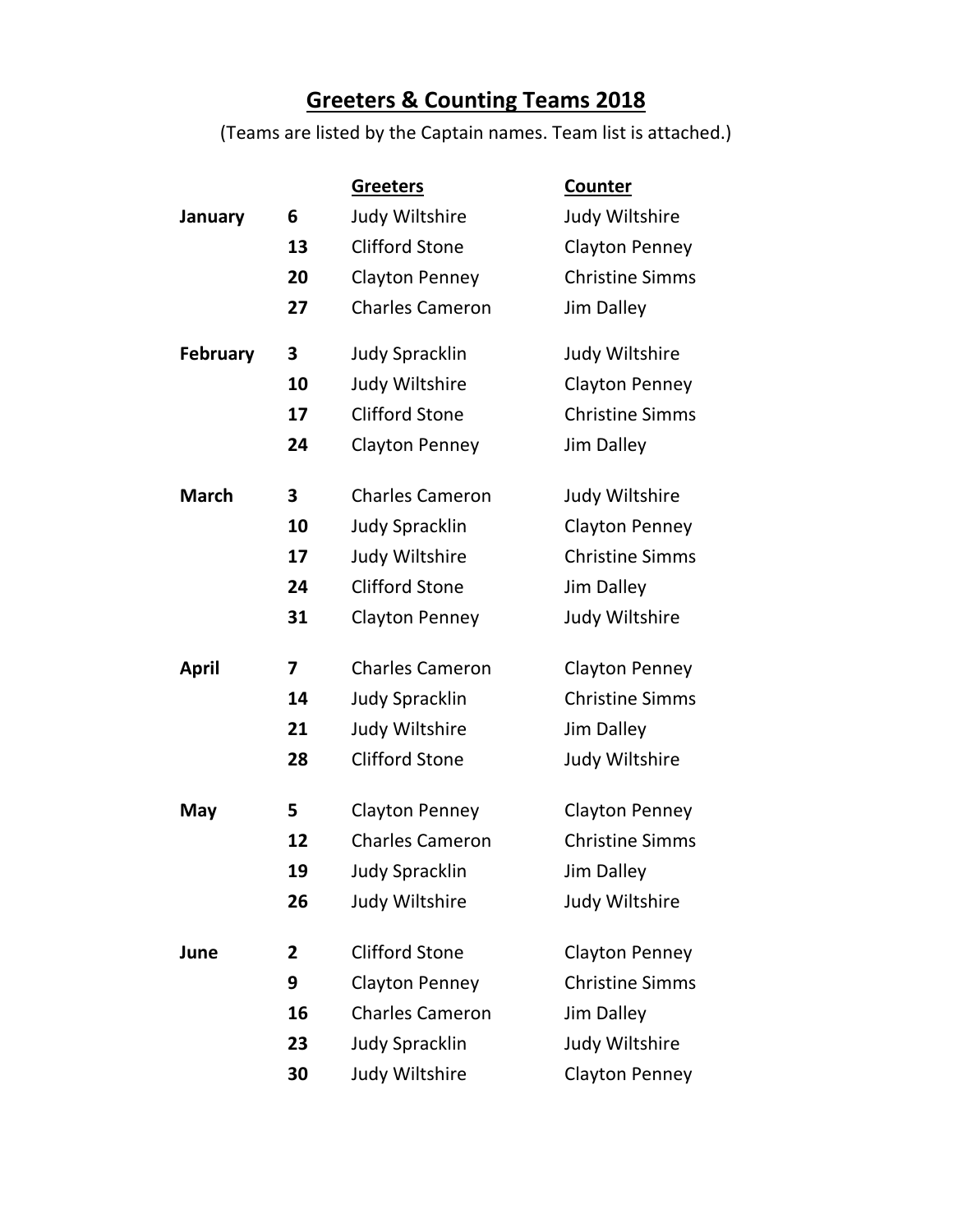## **Greeters & Counting Teams 2018**

(Teams are listed by the Captain names. Team list is attached.)

| July            | 7  | <b>Clifford Stone</b>  | <b>Christine Simms</b> |
|-----------------|----|------------------------|------------------------|
|                 | 14 | <b>Clayton Penney</b>  | <b>Jim Dalley</b>      |
|                 | 21 | <b>Charles Cameron</b> | Judy Wiltshire         |
|                 | 28 | <b>Judy Spracklin</b>  | <b>Clayton Penney</b>  |
| <b>August</b>   | 4  | Judy Wiltshire         | <b>Christine Simms</b> |
|                 | 11 | <b>Clifford Stone</b>  | <b>Jim Dalley</b>      |
|                 | 18 | <b>Clayton Penney</b>  | Judy Wiltshire         |
|                 | 25 | <b>Charles Cameron</b> | <b>Clayton Penney</b>  |
| September       | 1  | <b>Judy Spracklin</b>  | <b>Christine Simms</b> |
|                 | 8  | Judy Wiltshire         | <b>Jim Dalley</b>      |
|                 | 15 | <b>Clifford Stone</b>  | Judy Wiltshire         |
|                 | 22 | <b>Clayton Penney</b>  | <b>Clayton Penney</b>  |
|                 | 29 | <b>Charles Cameron</b> | <b>Christine Simms</b> |
| <b>October</b>  | 6  | <b>Judy Spracklin</b>  | Jim Dalley             |
|                 | 13 | Judy Wiltshire         | Judy Wiltshire         |
|                 | 20 | <b>Clifford Stone</b>  | <b>Clayton Penney</b>  |
|                 | 27 | <b>Clayton Penney</b>  | <b>Christine Simms</b> |
| <b>November</b> | 3  | <b>Charles Cameron</b> | <b>Jim Dalley</b>      |
|                 | 10 | <b>Judy Spracklin</b>  | Judy Wiltshire         |
|                 | 17 | Judy Wiltshire         | <b>Clayton Penney</b>  |
|                 | 24 | <b>Clifford Stone</b>  | <b>Christine Simms</b> |
| <b>December</b> | 1  | <b>Clayton Penney</b>  | <b>Jim Dalley</b>      |
|                 | 8  | <b>Charles Cameron</b> | Judy Wiltshire         |
|                 | 15 | <b>Judy Spracklin</b>  | <b>Clayton Penney</b>  |
|                 | 22 | Judy Wiltshire         | <b>Christine Simms</b> |
|                 | 29 | <b>Clifford Stone</b>  | <b>Jim Dalley</b>      |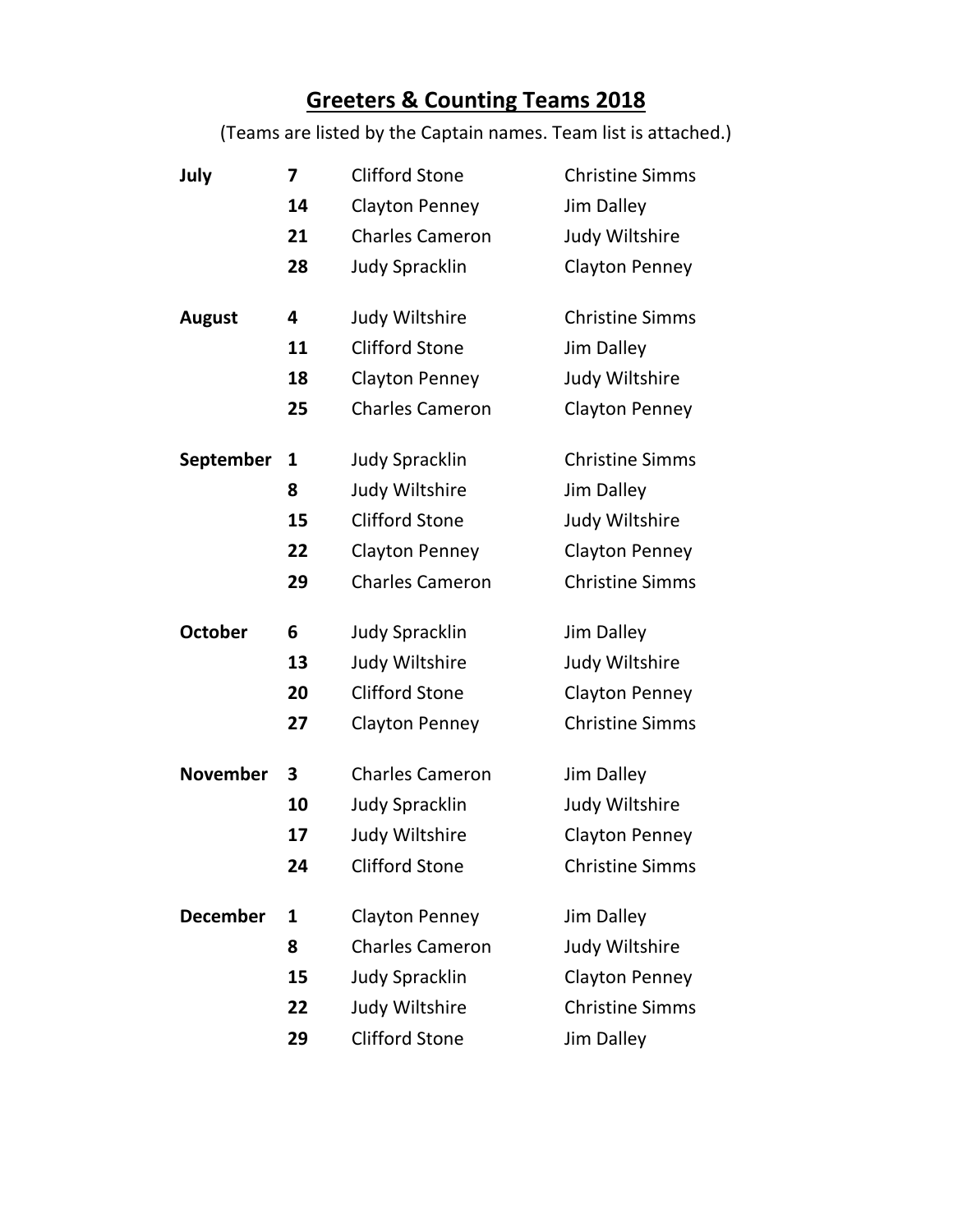| <b>Greeters Teams</b>                                                                                                                             | <b>Counting Teams</b>                                                                                    |
|---------------------------------------------------------------------------------------------------------------------------------------------------|----------------------------------------------------------------------------------------------------------|
| <b>Charles Cameron (Captain)</b><br><b>Paul Wells</b><br><b>Ron Bennett</b><br>Rev. Harry Whitehorne<br><b>Edwin Bezzina</b><br>Audrey Whitehorne | <b>Jim Dalley (Captain)</b><br>Wince Wiltshire<br><b>Bruce Penney</b><br><b>Calvin Pretty</b>            |
| <b>Judy Spracklin (Captain)</b><br><b>Edgar Stratton</b><br>Alan Kirby<br><b>Terry Gullage</b>                                                    | <b>Judy Wiltshire (Captain)</b><br>Roma Hampton<br>Lynda Sweetapple<br>Sylvia Bennett<br>Joan Rowe       |
| <b>Judy Wiltshire (Captain)</b><br><b>Daniel Moores</b><br>Len Thomas<br><b>Wayne Howell</b><br>Jim Dalley<br>Leone Dalley                        | <b>Clayton Penney (Captain)</b><br><b>Wayne Howell</b><br><b>Timothy Moulton</b><br><b>Randall Hobbs</b> |
| <b>Clifford Stone (Captain)</b><br>David Gillard<br><b>Steve Churchill</b><br>Rev. Clayton Parsons<br><b>Calvin Pretty</b><br>Lorraine Parsons    | <b>Christine Simms (Captain)</b><br>Nancy Luscombe<br>Carolyn Hayes<br>Sandra Pretty                     |
| <b>Clayton Penney (Captain)</b><br><b>Bruce Penney</b><br>Donna Hollett<br>Joan Rowe                                                              |                                                                                                          |